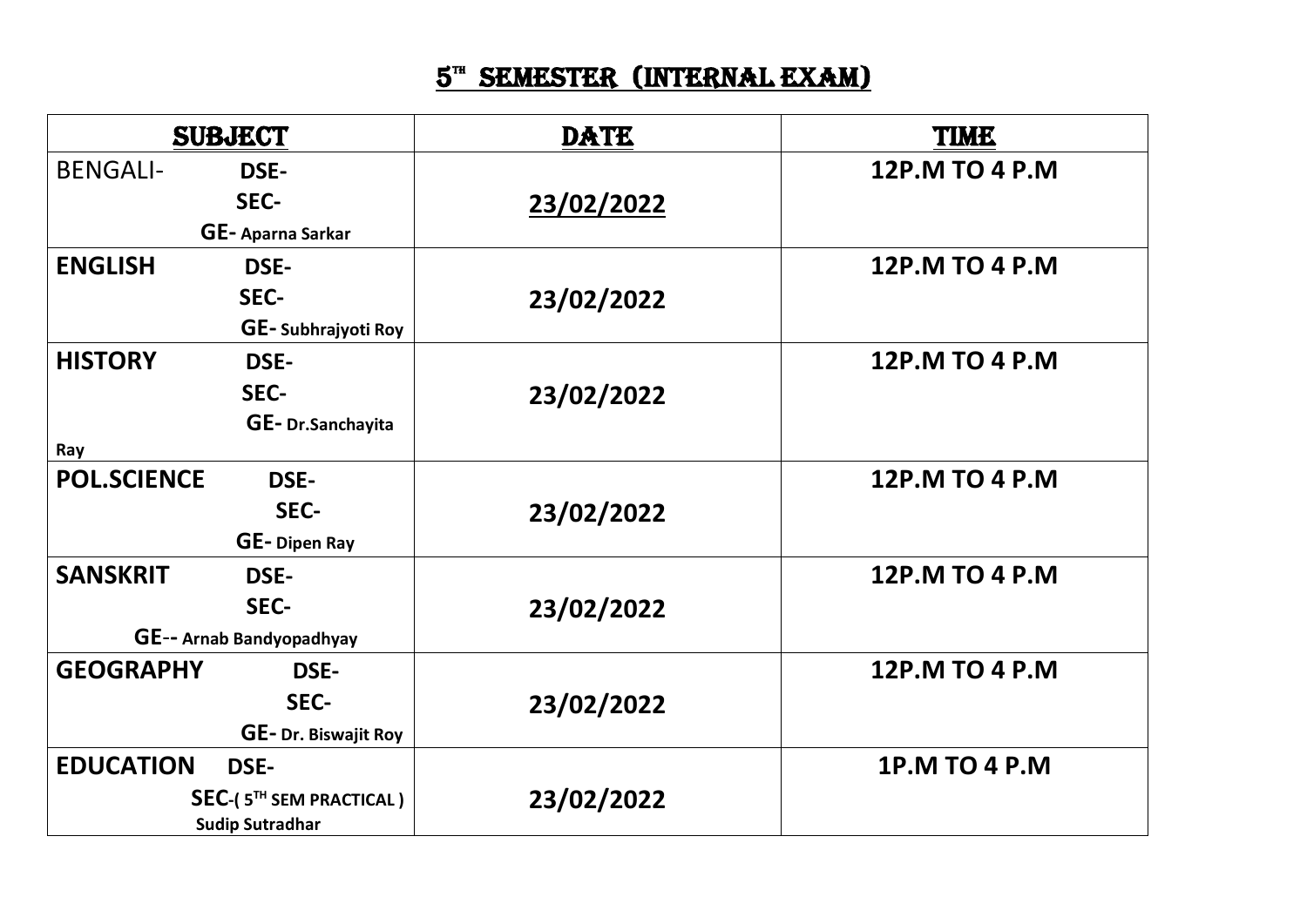## $3<sup>3D</sup>$  SEMESTER (INTERNAL EXAM)

| <b>SUBJECT</b>                  | <b>DATE</b>      | TIME           |
|---------------------------------|------------------|----------------|
| <b>BENGALI-</b><br><b>DSC-</b>  | 19/02/2022       | 12P.M TO 4 P.M |
| SEC-                            |                  |                |
| LCC2- Dipak Ray                 |                  |                |
| <b>ENGLISH</b><br><b>DSC-</b>   | 19/02/2022       | 12P.M TO 4 P.M |
| <b>SEC-</b> Subhrajyoti Roy     |                  |                |
| <b>HISTORY</b><br><b>DSC-</b>   | 19/02/2022       | 12P.M TO 4 P.M |
| SEC- Dr.Sanchayita Ray          |                  |                |
| <b>POL.SCIENCE</b><br>DSC-      | 19/02/2022       | 12P.M TO 4 P.M |
| <b>SEC-</b> Dipen Ray           |                  |                |
| <b>SANSKRIT</b><br><b>DSC-</b>  | 19/02/2022       | 12P.M TO 4 P.M |
| <b>SEC-Arnab</b>                |                  |                |
| Bandyopadhyay                   |                  |                |
| <b>GEOGRAPHY</b><br><b>DSC-</b> | 19/02/2022       | 12P.M TO 4 P.M |
| <b>SEC- Dr. Biswajit Roy</b>    |                  |                |
| <b>EDUCATION</b><br>DSC-        | 19/02/2022       | 12P.M TO 4 P.M |
| <b>SEC-(PRACTICAL)</b>          | ╋                |                |
| <b>Sudip Sutradhar</b>          | <b>PRACTICAL</b> |                |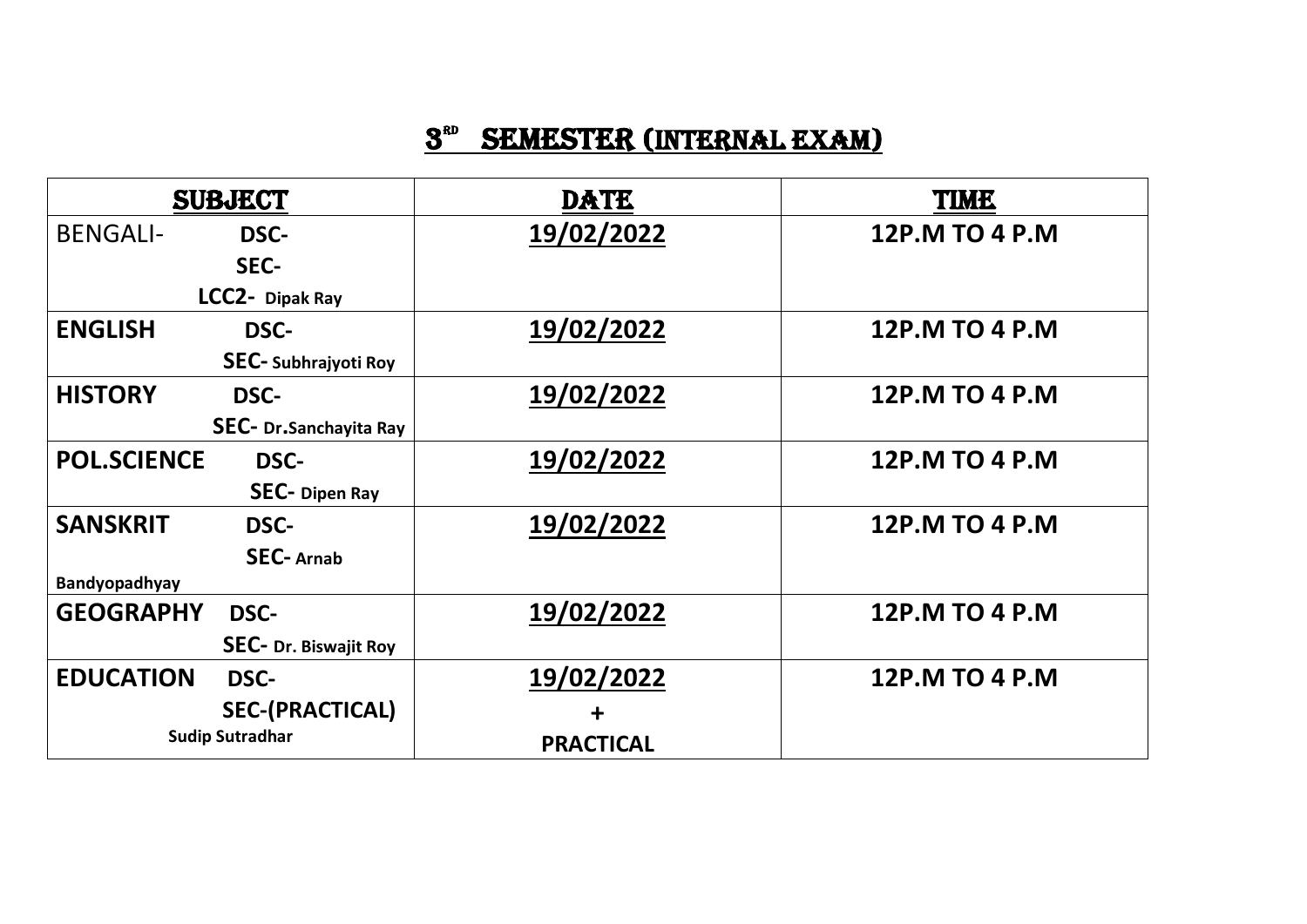## 1<sup>st</sup> SEMESTER (INTERNAL EXAM)

| <b>SUBJECT</b>           |                             | <b>DATE</b> | <b>TIME</b>    |
|--------------------------|-----------------------------|-------------|----------------|
| <b>BENGALI-</b>          | DSC-                        | 16.02.2022  | 12P.M TO 4 P.M |
|                          | SEC-                        |             |                |
| LCC1- Dr. Alipnur Ahamed |                             |             |                |
| <b>ENGLISH</b>           | <b>ENG-Subhrajyoti</b>      | 16.02.2022  | 12P.M TO 4 P.M |
| <b>Roy</b>               |                             |             |                |
| <b>HISTORY</b>           | HIS- Dr.Sanchayita          | 16.02.2022  | 12P.M TO 4 P.M |
| Ray                      |                             |             |                |
| <b>POL.SCIENCE</b>       | POL-Dipen Ray               | 16.02.2022  | 12P.M TO 4 P.M |
| <b>SANSKRIT</b>          | <b>SANS-</b> Arnab          | 16.02.2022  | 12P.M TO 4 P.M |
| Bandyopadhyay            |                             |             |                |
| <b>GEOGRAPHY</b>         | <b>GEO-Dr. Biswajit Roy</b> | 16.02.2022  | 12P.M TO 4 P.M |